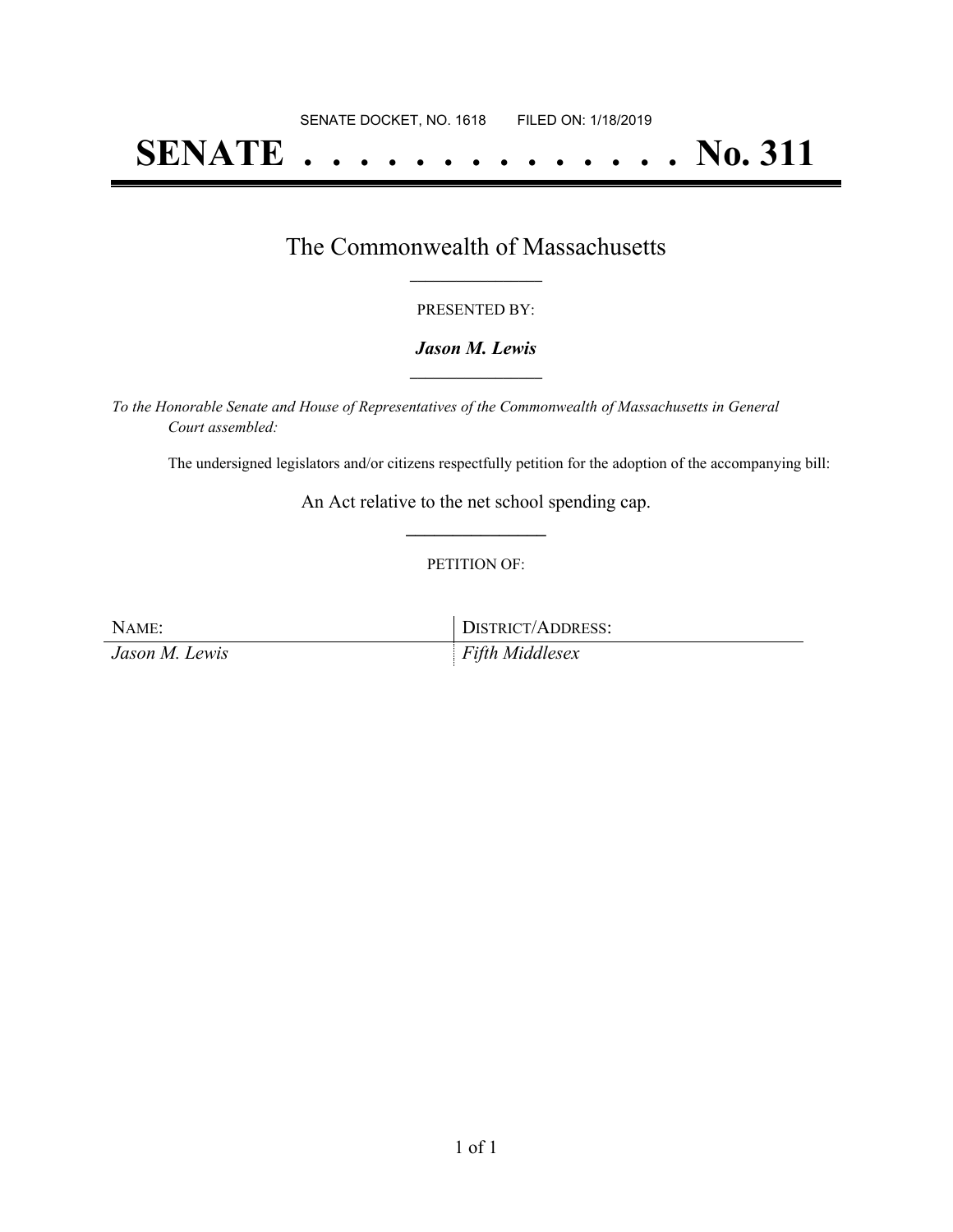# SENATE DOCKET, NO. 1618 FILED ON: 1/18/2019 **SENATE . . . . . . . . . . . . . . No. 311**

By Mr. Lewis, a petition (accompanied by bill, Senate, No. 311) of Jason M. Lewis for legislation relative to the net school spending cap. Education.

## The Commonwealth of Massachusetts

**In the One Hundred and Ninety-First General Court (2019-2020) \_\_\_\_\_\_\_\_\_\_\_\_\_\_\_**

**\_\_\_\_\_\_\_\_\_\_\_\_\_\_\_**

An Act relative to the net school spending cap.

*Whereas,* The deferred operation of this act would tend to defeat its purpose, which is to clarify the school district net school spending cap, therefore it is hereby declared to be an emergency law, necessary for the immediate preservation of the public convenience.

Be it enacted by the Senate and House of Representatives in General Court assembled, and by the authority *of the same, as follows:*

1 SECTION 1. Paragraph (3) of subsection (i) of section 89 of chapter 71 of the General

2 Laws, as appearing in the 2016 Official Edition, is hereby amended by striking out the third

3 paragraph and inserting in place thereof the following paragraph:-

 If a district is no longer in the lowest 10 per cent, the net school spending cap shall be 9 per cent, unless the district net school spending was above 9 per cent in the year prior to moving out of the lowest 10 per cent in which case the net school spending cap shall remain at the actual spending level plus enrollment previously approved by the board; provided, that for the purposes of a regional charter school, enrollment previously approved by the board shall mean the actual enrollment of students from a district as a portion of the total enrollment previously approved by the board for the regional charter school. The department shall determine and make available to the public a list of the school districts in said lowest 10 per cent.